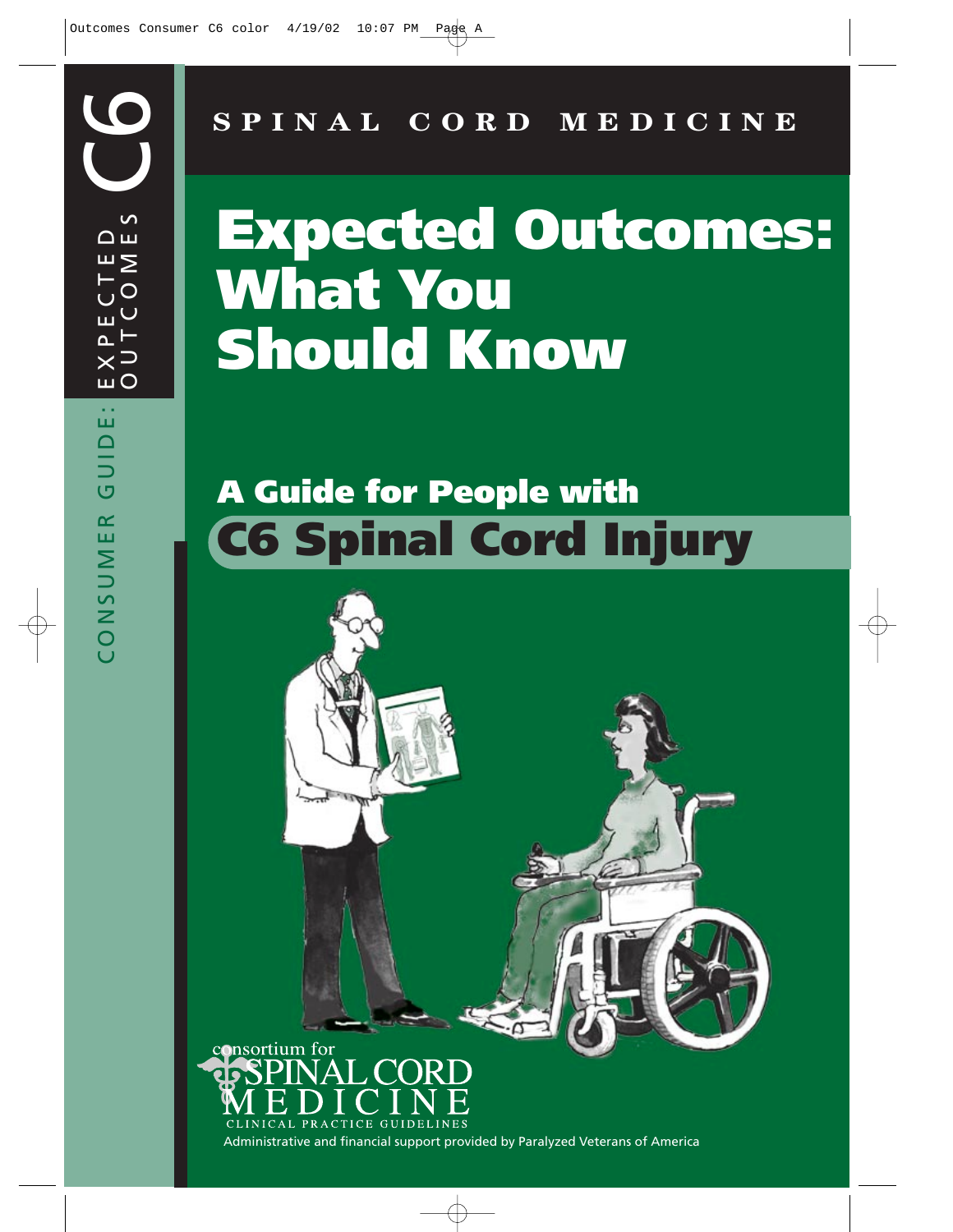# *Consumer Guide Panel Members*

**Gale Whiteneck, PhD (Chair)** (Research) Craig Hospital Englewood, CO

**Carole Adler, BA, OTR** (Occupational Therapy, Spinal Cord Injury) Santa Clara Valley Medical Center San Jose, CA

**Sharon Blackburn, PT** (Physical Therapy, Spinal Cord Injury) Craig Hospital Englewood, CO

**Robert D. Hendricks, PhD** (Health Systems Specialist) VA Puget Sound Health Care System National Spinal Cord Injury and Disorders Strategic Health Group Seattle, WA

**Kelly Johnson, RN, MSN, CFNP, CRRN** (Nursing, Spinal Cord Injury) Craig Hospital Englewood, CO

**Harley Thomas** (Consumer) Paralyzed Veterans of America Washington, DC

# *Consumer Focus Group Members*

**J. Fred Cowell (Chair)** Paralyzed Veterans of America Washington, DC

**Ronald P. Amador** California Paralyzed Veterans Association, Inc. Long Beach, CA

**Craig Bash, MD** PVA Member Bethesda, MD

**Robert Herman** Paralyzed Veterans of America Washington, DC

**Ronald P. Hoskins** PVA Delaware-Maryland Chapter Christiana, DE

**Kenneth C. Huber** PVA Michigan Chapter Novi, MI

**John T. Jackson** PVA Virginia Mid-Atlantic Chapter Richmond, VA

# *Consortium Member Organizations*

American Academy of Orthopedic Surgeons American Academy of Physical Medicine and Rehabilitation American Association of Neurological Surgeons American Association of Spinal Cord Injury Nurses American Association of Spinal Cord Injury Psychologists and Social Workers American College of Emergency Physicians American Congress of Rehabilitation Medicine American Occupational Therapy Association American Paraplegia Society American Physical Therapy Association American Psychological Association American Spinal Injury Association Association of Academic Physiatrists Association of Rehabilitation Nurses Congress of Neurological Surgeons Eastern Paralyzed Veterans Association Insurance Rehabilitation Study Group Paralyzed Veterans of America U.S. Department of Veterans Affairs

*Copyright © 2002 Paralyzed Veterans of America*

This guide has been prepared based on scientific and professional information found in *Outcomes Following Spinal Cord Injury: Clinical Practice Guidelines for Health-Care Professionals* published September 1999. Users of this guide should periodically review this material to ensure that the advice herein is consistent with current reasonable clinical practice.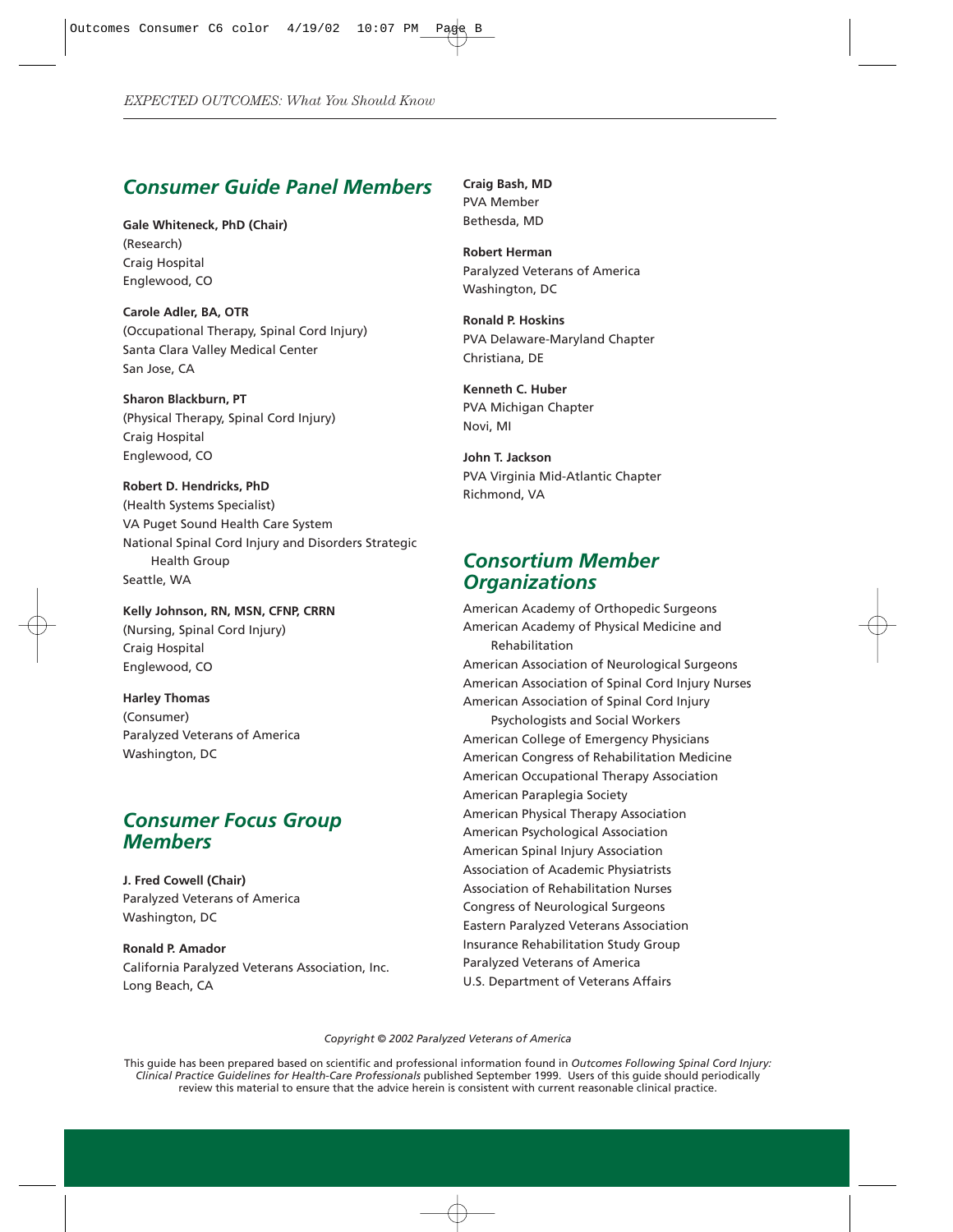# *Contents*

| What Influences Outcomes after SCI? 4        |
|----------------------------------------------|
|                                              |
| What Activity Outcomes Can I Expect After    |
| Table 1. Expected Outcomes-                  |
|                                              |
| Appendix A: Resources for People with SCI 12 |
|                                              |
|                                              |
|                                              |
|                                              |
|                                              |
|                                              |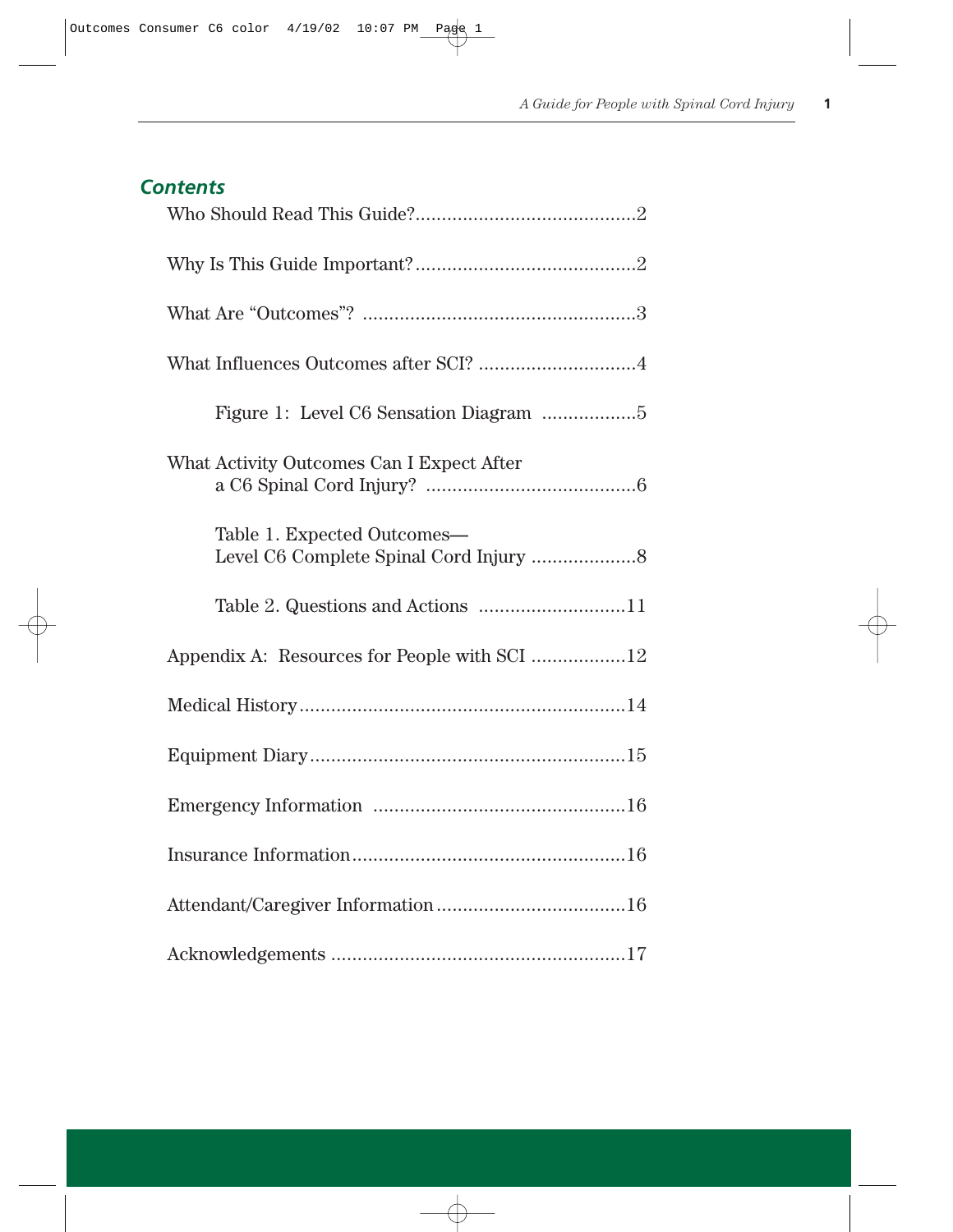# *Who Should Read This Guide?*

- People with C6 complete spinal cord injury (SCI).
- Family, friends, personal care attendants, and other caregivers.
- Health-care professionals, especially rehabilitation staff.
- Case managers and payers of services and equipment.

This consumer guide is based on the clinical<br>ctice guideline about outcomes practice guideline about outcomes following traumatic SCI currently available for health-care professionals. Tell your health-care team to contact the Paralyzed Veterans of America (PVA) Distribution Center toll-free at **(888) 860-7244** to purchase any guideline or consumer guide, or visit the Consortium for Spinal Cord Medicine's web site for a free download at **www.scicpg.org.**



# *Why Is This Guide Important?*

This is one in a series of eight guides that describe outcomes according to level of injury. **This Guide deals with a complete C6 SCI**—injury to the sixth cervical spinal cord segment with complete paralysis below the level of injury. The purpose of this series of guides is to describe what people with different levels of SCI can reasonably expect for daily functions.

This information can help people with SCI and those who care for and about them to understand the present and plan for the future. It explains important information that can be useful to you, like:

- What can a person with SCI expect to do one year after injury?
- What help will be needed with daily life tasks at home, at work, and in the community?
- What equipment can help make a person with SCI more independent?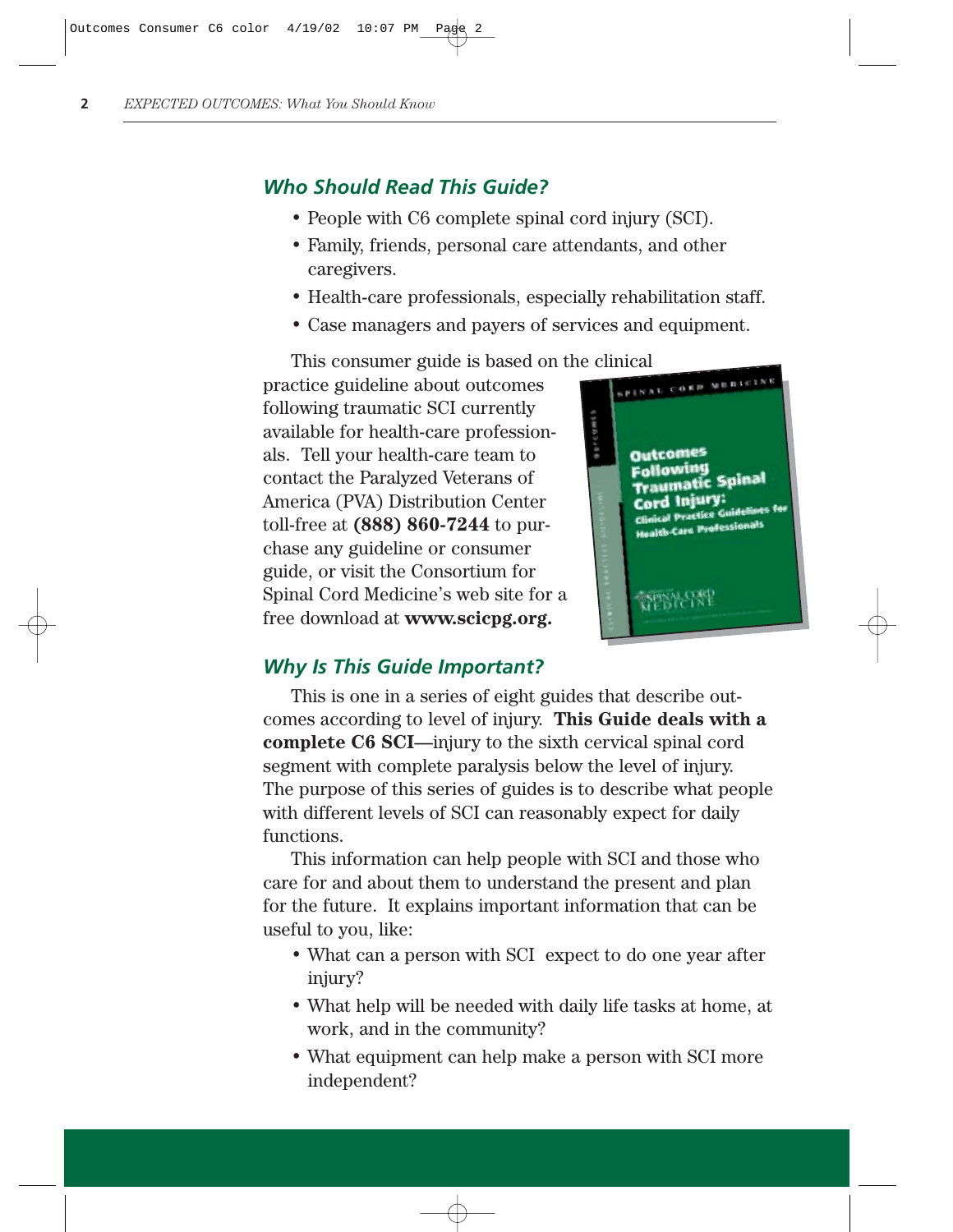A spinal cord injury (SCI) is damage to the spinal cord resulting in a loss of movement or feeling. The spinal cord is a bundle of nerves that runs through the bones making up the spinal column. The spinal cord does not have to be totally cut or torn for a loss of functioning to occur. On the other hand, a person can "break their back or neck," and not have a spinal cord injury if only the bones around the spinal cord (vertebrae) were damaged and the spinal cord was not affected. In these situations, the individual may not have paralysis after the bones are stabilized.

Rings of bone called vertebra surround the spinal cord. These "back bones" make up the spinal column. The higher the injury to the spinal cord, the more the individual usually experiences activity limitations. The vertebrae in the neck are called cervical vertebrae. The top vertebra is C1; the next is C2, and so on. Cervical spinal cord injuries usually cause loss of function in both arms and legs. This is called tetraplegia, sometimes referred to as quadriplegia.

#### *What Are "Outcomes"?*

When we talk about "outcomes" after SCI, we mean many things:

- Movement/sensory recovery
- Ability to perform common daily functions
- Social life in the community
- Overall quality of life

An outcome is a change that happens to you because of an event, such as a spinal cord injury. These can be described in the following ways:

- **Impairment outcomes**—health problems or illnesses.
- **Activity outcomes**—basic tasks you do for self-care (breathing, eating, dressing, and moving around). These activities can be done with or without help from special medical equipment or another person.
- **Participation outcomes**—ways you connect with others in the community like being a friend, partner, parent, student, employee, or volunteer.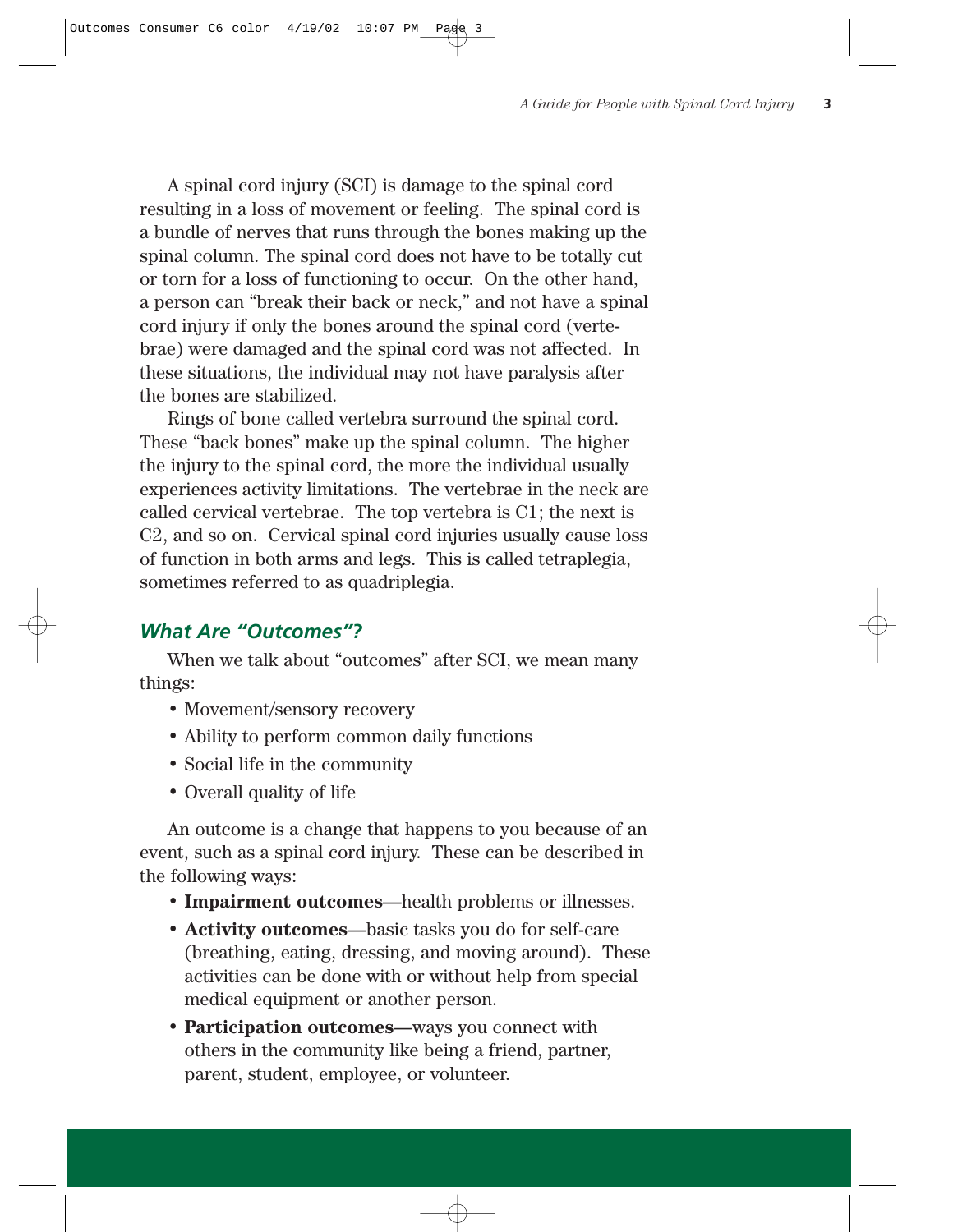• **Life satisfaction outcomes**—reports from you of how you see yourself and your quality of life.

This Guide focuses mostly on *activity outcomes*. The other outcomes described above are difficult to explain for each person. You should think about ways to pursue your own interests following your injury. Ways you can participate may include:

- Connecting with other people (in person, by telephone, or by email).
- Changing your physical environment and lifestyle to allow you to do your job, go to school, and have fun.
- Asking your friends, family, and others for suggestions.
- Planning to stay healthy, active, and satisfied (ask your health-care team).
- Going back to school and continuing your education.

# **This Guide is an educational tool!**

Feel free to share it with your health-care providers when you discuss what activities you may expect to do one year after injury. The recommendations within this consumer quide are based on scientific research used in the Consortium's clinical practice guideline (CPG) *Outcomes Following Traumatic Spinal Cord Injury: Clinical Practice Guidelines for Health-Care Professionals* published in September 1999. Order your copy by calling the PVA Distribution Center toll-free at **(888) 860-7244** or download a free copy by visiting the Consortium for Spinal Cord Medicine web site at **www.scicpg.org.**

#### *What Influences Outcomes after SCI?*

A spinal cord injury changes many things. Those changes depend on many factors. Each part of the bundle of nerves called the spinal cord controls different parts of the body.

By now, you know what "C6" means, but friends and family members may find some explanation helpful. The spine has four sections: cervical (C), thoracic (T), lumbar (L), and sacral (S). It also has 33 bones, called vertebrae. Each vertebra is associated with a spinal nerve. A simple system of one letter and one number acts as shorthand for the SCI (Figure 1). The letter shows the section, and the number shows the injured nerves. The level of injury determines what parts of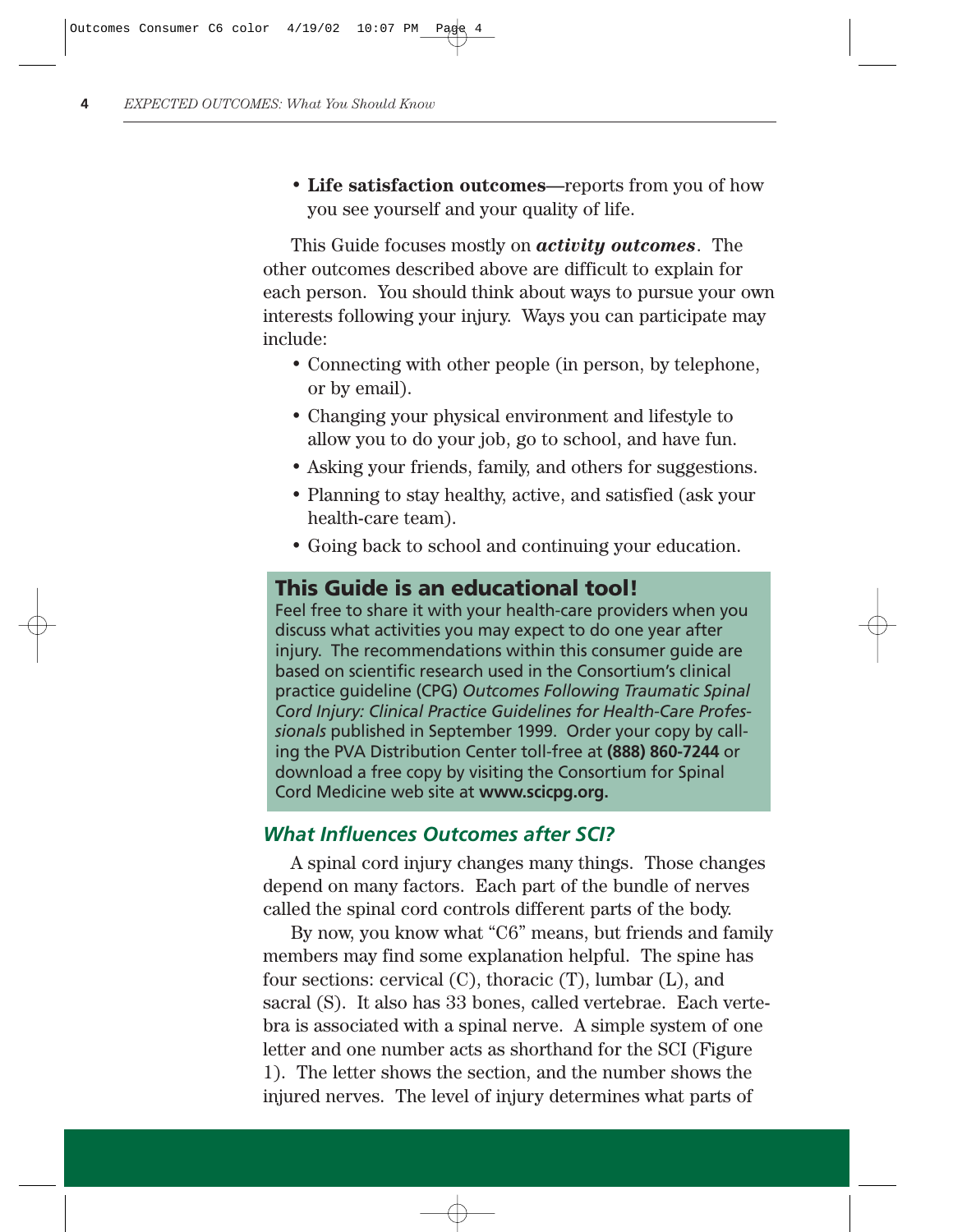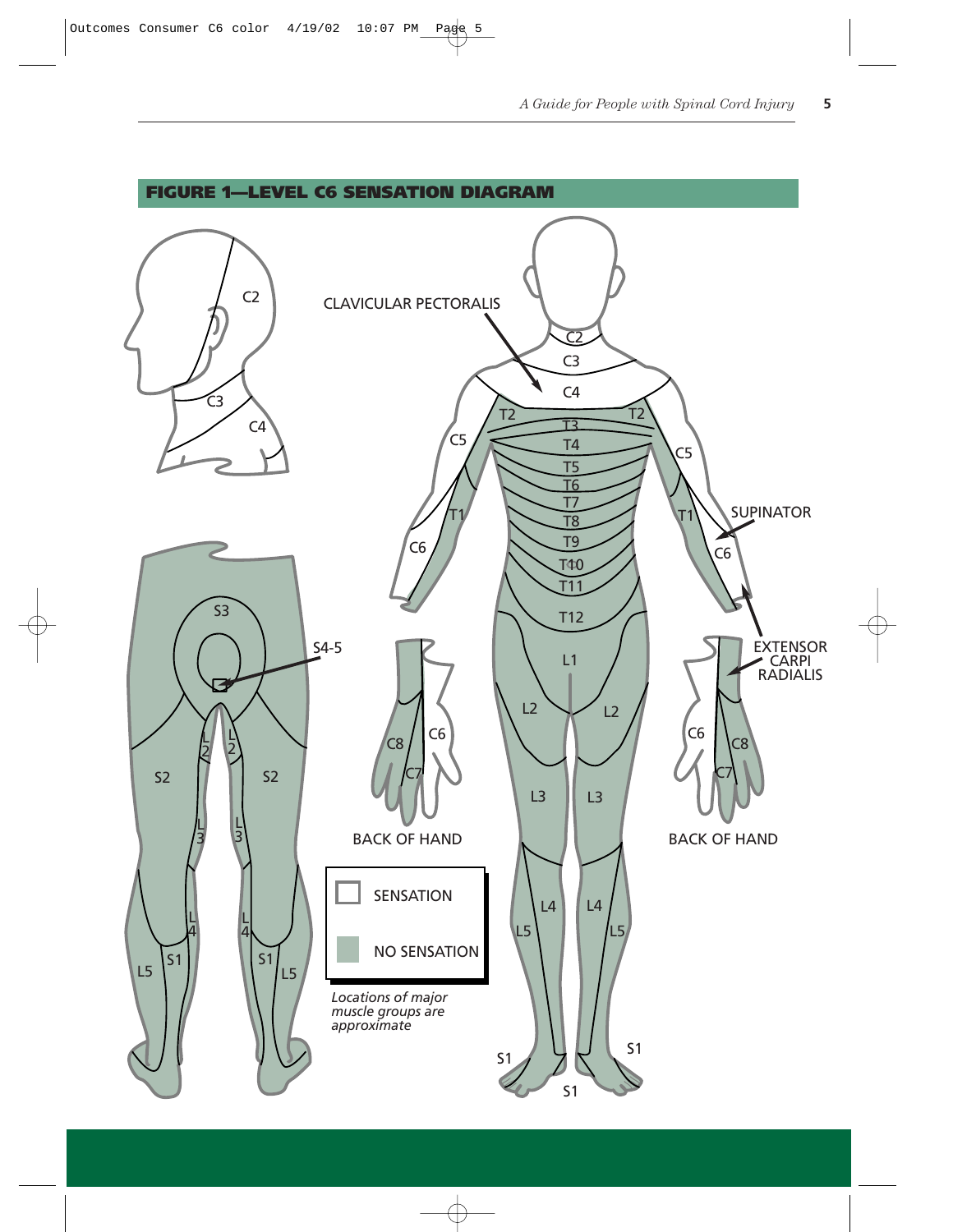the body lose muscle and sensory function. The severity or completeness of the injury determines whether some or all motor and sensory function is lost. This guide is intended for someone with complete paralysis below C6.

Cervical (neck) injuries usually result in four-limb paralysis called tetraplegia. A person with complete C6 SCI does not have the ability to move their trunk or legs. They have limited movement of the arms and should be able to move their shoulders, bend their elbows, and extend their wrists. A person with C6 SCI will experience low endurance, may have difficulty taking deep breaths, and may need help to cough.

The position of key muscle groups still working after a C6 spinal cord injury are indicated in Figure 1. They may include:

- Clavicular pectroalis (brings arm across chest)
- •Extensor carpi radialis (extends wrist and closes hand)
- Supinator (turns palm up)

Other factors affect outcomes. They include:

- Health before injury
- Current general health status and body build
- Age
- Associated injuries
- Secondary complications
- Support network of family and friends
- Financial situation
- Home and work environment (accessibility; attitudes)
- Access to and availability of healthcare and rehabilitation services
- Participation in community activities

#### *What Activity Outcomes Can I Expect after a C6 Spinal Cord Injury?*

Table 1 lists life activities, such as breathing, eating, dressing, and moving around. For each activity, it explains what many people with a C6 SCI can reasonably expect one year after injury.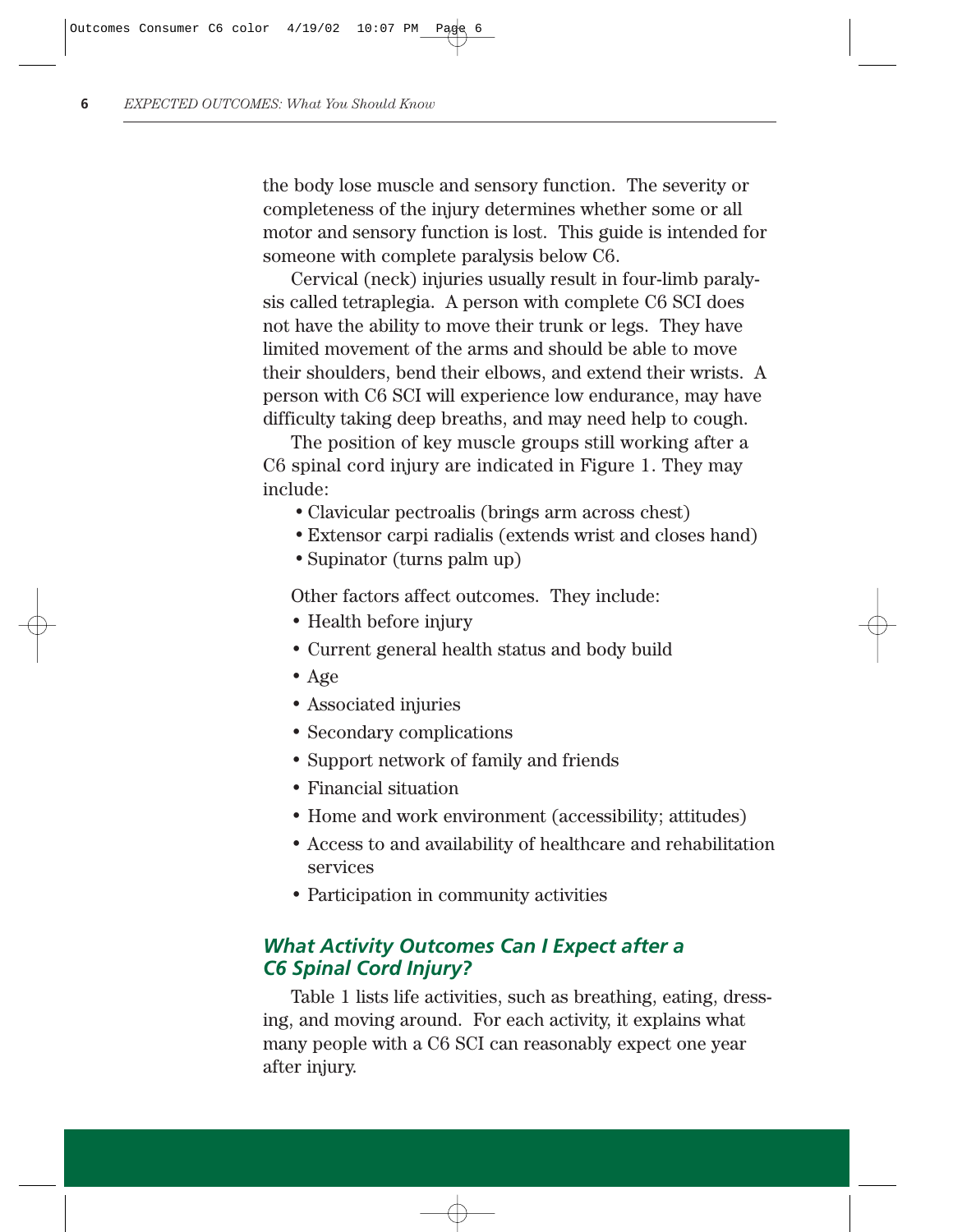It is important to understand what "reasonably expect" means. **Table 1 uses averages.** In the real world, outcomes vary from person to person for the same level of injury. Your health-care team can help to set goals for you since outcomes are very specific to each person. Table 1 provides a space for you and your health-care team to customize your goals.

#### **Important:**

Table 1 is a general guide for expected outcomes for a C6 complete spinal cord injury. **It's a goal to work toward, not a guarantee!** For every activity listed, some will not be appropriate or achievable for everyone with a C6 SCI. Your outcomes may not match table 1 within the timeframe suggested or you may exceed the goals listed. The expected outcomes listed here are based on research and clinical experience, but they're based on other people with SCI—not on you.

The outcomes in table 1 are described in terms of the need for help with specific activities. The table has three categories: independent (I), some assist (S), or total assist (T). Several activities have more than one category marked. It is possible to move your head, neck, and shoulders, bend your elbows, and hold your wrists up. However, outcomes vary from person to person, so some C6 injured people may not have equal strength and sensation in both arms and wrists. Most likely, you will be able to push a manual wheelchair, but may choose to use a power wheelchair for long distances or on uneven ground. You may need assistance for activities out of the wheelchair, such as bathing, toileting, lower body dressing, and transfers. You may be independent with many of your activities once in your wheelchair, depending on your ability to change the position of your body, the extent to which you can use your hands, your need for equipment, and the accessibility of your home.

Special equipment you may need or want for certain activities is also listed. Your rehabilitation treatment team may have different suggestions. Equipment needs, like outcomes, may change over time.

*Availability of personal care assistance* is expected to be 10 hours daily, which includes personal care and homemaking. With a C6 injury, you should be able to explain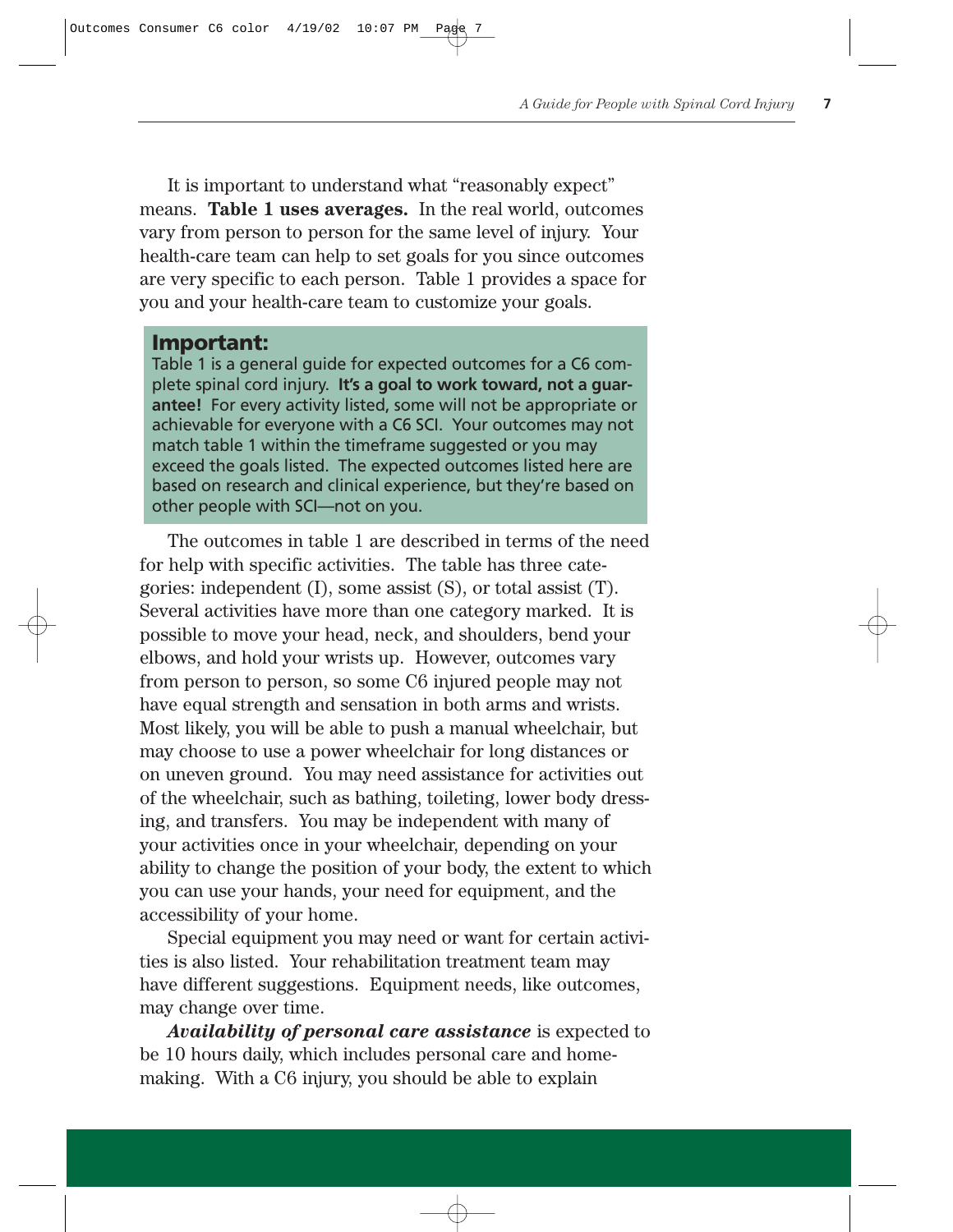| <b>TABLE 1</b>                                      |                    |                                                                                                                                                                                             | ASSISTANCE TYPE:                |
|-----------------------------------------------------|--------------------|---------------------------------------------------------------------------------------------------------------------------------------------------------------------------------------------|---------------------------------|
|                                                     |                    | Expected Outcomes—Level C6 Complete Spinal Cord Injury                                                                                                                                      | I=Independent                   |
| Name:                                               |                    | Date:                                                                                                                                                                                       | S=Some Assist<br>T=Total Assist |
| Individual Goals recommended by:                    |                    |                                                                                                                                                                                             |                                 |
| Activity                                            | Assistance<br>Type | Equipment*/Comments                                                                                                                                                                         | Individual Goals                |
| Breathing                                           |                    | -May require assistance to clear secretions                                                                                                                                                 |                                 |
| Eating                                              | 51                 | -Adapted utensils and plate guard<br>-Adaptive devices may be needed:<br>-Tenodesis splint<br>$-U$ -cuff                                                                                    |                                 |
| Bathroom Functions:<br>-Bladder care<br>-Bowel care | 55                 | cutout or padded shower/commode<br>-May be independent with leg bag<br>-Padded tub bench with commode<br>-Other adaptive devices as needed<br>emptying<br>chair                             |                                 |
| Personal care:<br>-Dressing                         | ΣÎ                 | -Adaptive devices as needed<br>-Upper extremities<br>-Lower extremities<br>Dressing:                                                                                                        |                                 |
| -Grooming                                           | 51                 | -Adaptive devices as needed, e.g.,<br>Grooming:                                                                                                                                             |                                 |
| -Bathing                                            | 51                 | -Padded tub transfer bench or<br>-Adaptive devices as needed<br>U-cuff, adapted handles<br>shower/commode chair<br>-Upper extremities<br>-Lower extremities<br>-Handheld shower<br>Bathing: |                                 |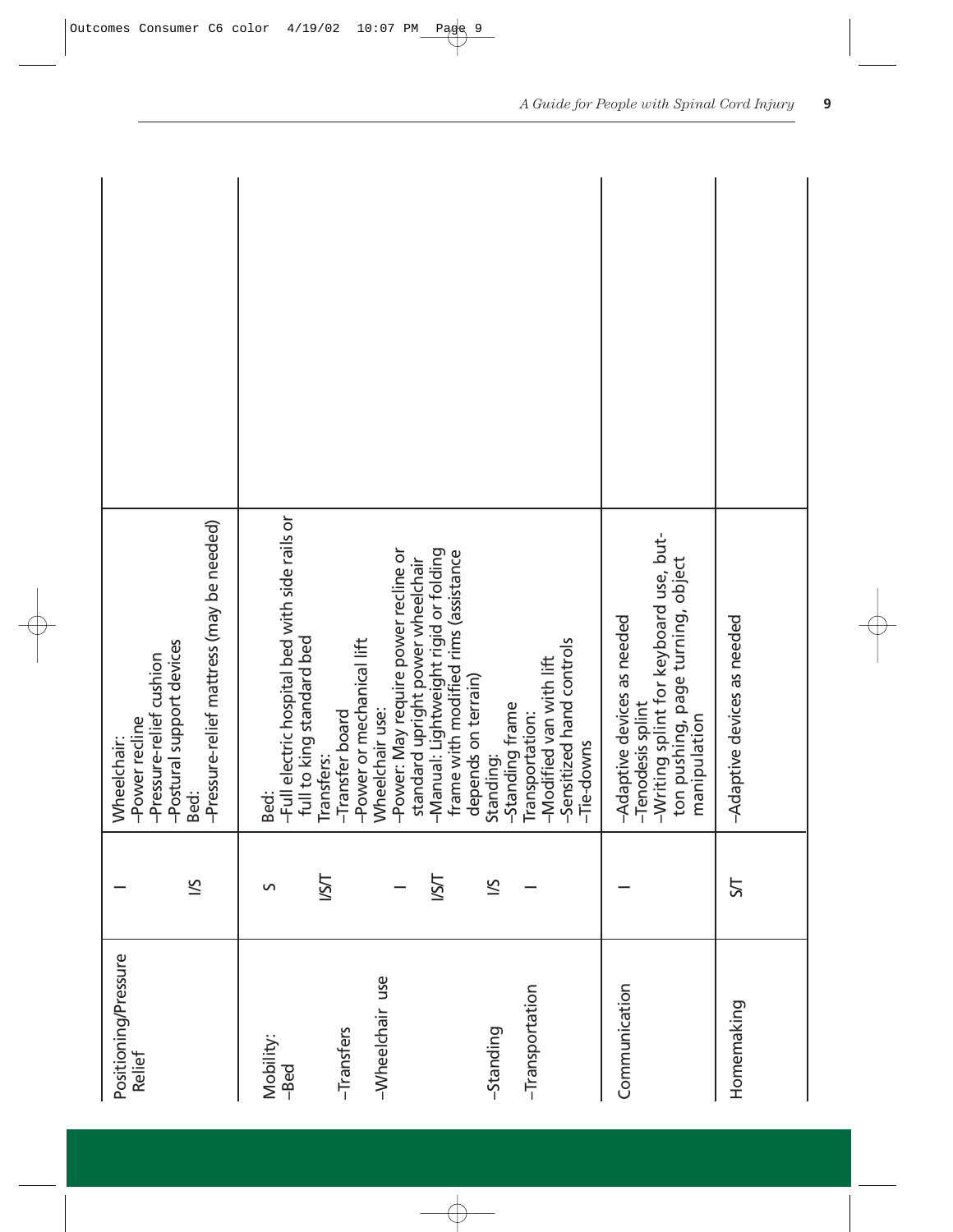everything an assistant needs to know about your care. You will require assistance to perform most of your personal care activities to meet basic care and safety requirements. Activities you should be able to do independently are eating and some grooming activities, but these will require adaptive equipment and set-up.

It's a good idea for you and your health-care team to check your equipment from time to time to make sure it's in good shape and working well for you. As you age, your equipment needs may change. Rehabilitation staff can keep you up-todate about new designs and products that may fit your changing needs.

Modifications to your home and workplace will be needed for you to do as much as possible. **Safety and accessibility are significant considerations**. Ask your rehabilitation staff for referrals to rehabilitation therapists who specialize in accessibility for an evaluation of your home and work environments. This should provide you with helpful architectural and other changes that may help you accomplish as much as possible.

Activities can change over time. They can improve, lessen, or both. Keep in touch with your health-care team for regular reviews of how you are doing. They may be able to help meet your needs with different services, assistance, equipment, or repairs.

It is important to know that changes and improvements in function will not happen all at once. **Rehabilitation is a lifetime process**…it does not end when you leave the rehabilitation facility. In order to master your life after a spinal cord injury, you will need courage, commitment, and a sense of challenge.

A spinal cord injury does not necessarily lessen satisfaction with life. Life satisfaction is your answer to the question, "Is my life going well, according to the standards that I choose to use?" Your degree of life satisfaction is **not** strongly related to your type or your level of SCI. For example, some people with C6 spinal cord injury can be more satisfied with their lives than people without a spinal cord injury or with other types of SCI. You will notice that your perspective on life will change with time. As one individual noted, "The person I am after a spinal cord injury is different, but improved from the way I used to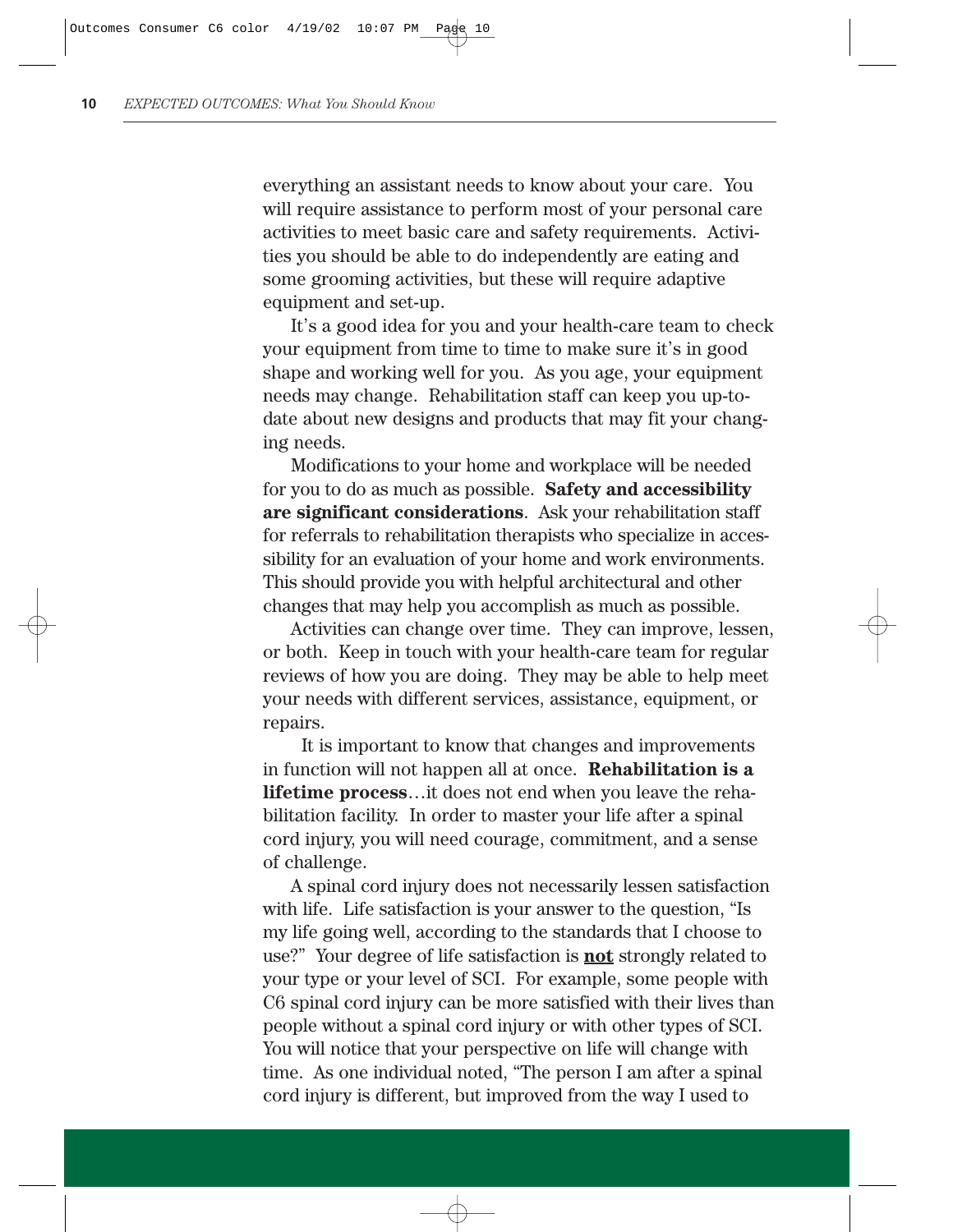be. I still wouldn't mind visiting the old me, however." Satisfied people have been found to take better care of themselves, maintain their health, and prevent medical complications.

Your personal satisfaction is more related to ways you connect with others in the community. Therefore, your ability to form friendships or be a partner, student, employee, or volunteer is very important. For people with cervical injuries, it requires effort to manage personal care, get out in the community, and make productive uses of time. Sometimes a brief review of participation outcomes (social life in the community) can help you stretch your imagination and think of ways to improve things (see **table 2** below).

| <b>Questions and Actions</b>                                                |                                                                                                                                                                       |  |  |  |  |  |  |
|-----------------------------------------------------------------------------|-----------------------------------------------------------------------------------------------------------------------------------------------------------------------|--|--|--|--|--|--|
| <b>Questions</b>                                                            | <b>Actions</b>                                                                                                                                                        |  |  |  |  |  |  |
| Is there adequate money to<br>meet housing, food, and<br>health-care needs? | Review benefits.<br>Budget with your financial planner, social worker, or<br>case manager.                                                                            |  |  |  |  |  |  |
| How do I make and keep<br>friendships and relationships?                    | Review your skills with your counselor or psychologist.<br>Join a peer group.                                                                                         |  |  |  |  |  |  |
| How can I best organize and<br>manage my care?                              | Discuss personal care management with your health<br>educator.                                                                                                        |  |  |  |  |  |  |
| How can I feel useful and<br>productive?                                    | Discuss vocational, volunteer, and education options<br>with your vocational counselor.<br>Work, go back to school, or volunteer.                                     |  |  |  |  |  |  |
| How do I get around in my<br>community?                                     | Discuss transportation and community mobility with<br>your case manager, rehabilitation therapist, social<br>worker, independent living center, or local PVA chapter. |  |  |  |  |  |  |

#### **TABLE 2:**

Meaningful activities are available to people with even the more physically limiting spinal cord injuries. During rehabilitation, you learned the need to become an expert on spinal cord injury so you could educate your family, friends, partners, and personal care attendants. In addition to education, it is important to advocate assertively for your needs. This is sometimes difficult to do, but is important if you are to succeed in developing a satisfying life in which you make meaningful contributions to your community and achieve important things you want.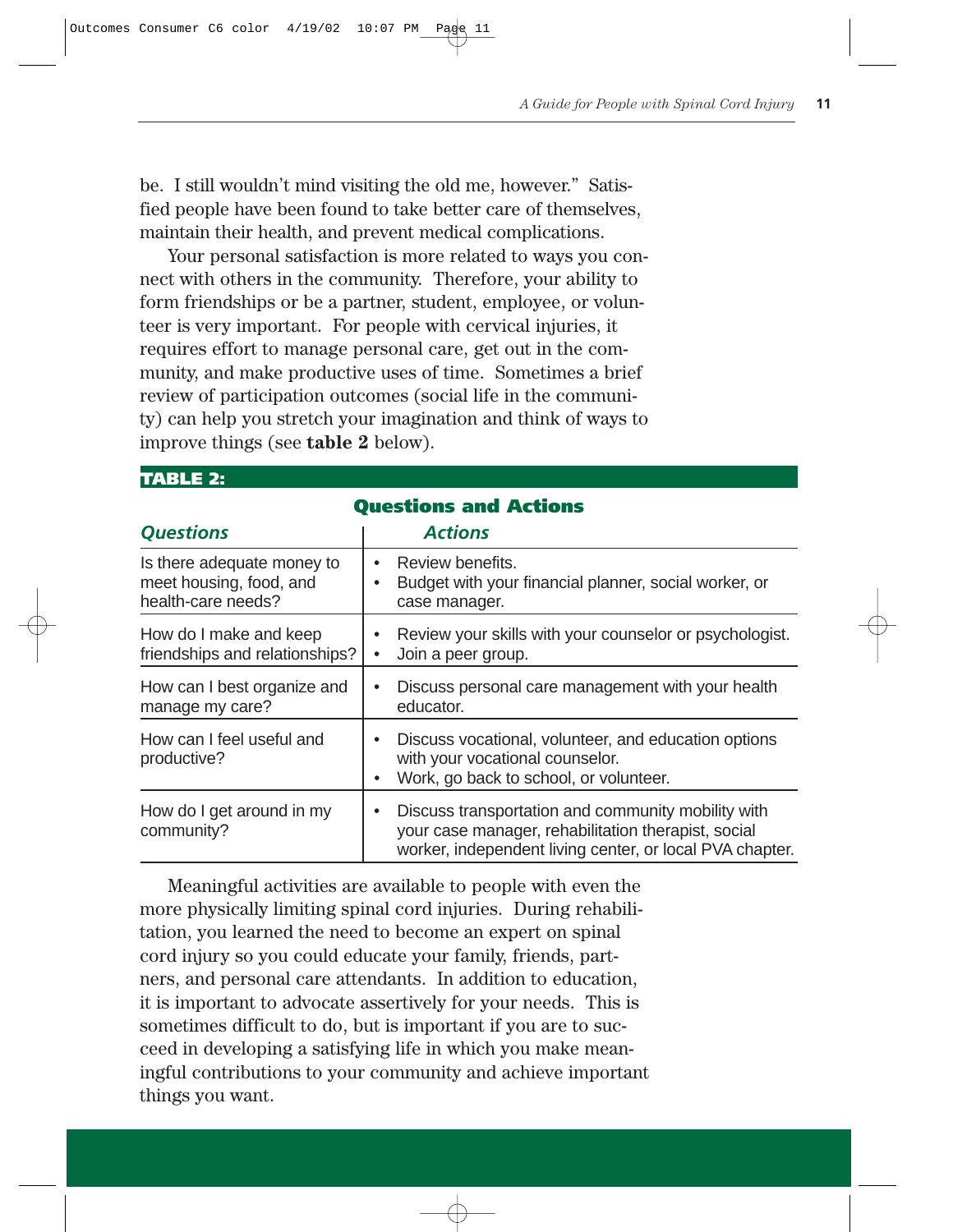# *Appendix A*

#### *Resources for People with SCI*

*Look in your local phone book to find federal, state, county, and local government agencies. For information on local resources, call the National Council on Independent Living at (703) 525-3406 or check the Internet at www.spinalcord.uab.edu.*

#### **Housing**

Assisted living; personal care homes; return to own home; independent living centers; state veterans homes; nursing home placement; housing authority for subsidized housing and rental aid programs; local realtor; U.S. Department of Housing and Urban Development.

#### Finances

Supplement Security Income (SSI); Social Security Disability Income (SSDI); VA\* for veterans who served in wartime or are connected to a branch of military service; workers' compensation; food stamps; Aid to Families with Dependent Children (AFDC); State department of rehabilitation services.

#### **Transportation**

Local public transit authority; area agency on aging; state division of rehabilitation services; Medicaid taxi services; VA\*; independent living centers; places of worship (churches, synagogues, mosques); rental van services.

#### Caregiver support

VA\* for respite for veterans: respite care through local hospitals and nursing homes; homemaker services through VA\* or state funding; local support groups; mental health center or professional; the National Caregivers Association.

#### Personal care assistance

Home health agencies; independent living centers; family members; training of people who can hire and manage their own employees; Medicaid waiver programs; state funding options; VA\*.

#### Peer support

Independent living centers; local rehabilitation hospitals; PVA\*; National Spinal Cord Injury Association; local SCI or PVA\* chapters; disabilityspecific support groups.

#### Home access

Independent living centers; civic groups; houses of worship; state department rehabilitation services; Medicaid waiver programs; VA\*; PVA\* Architecture; workers' compensation.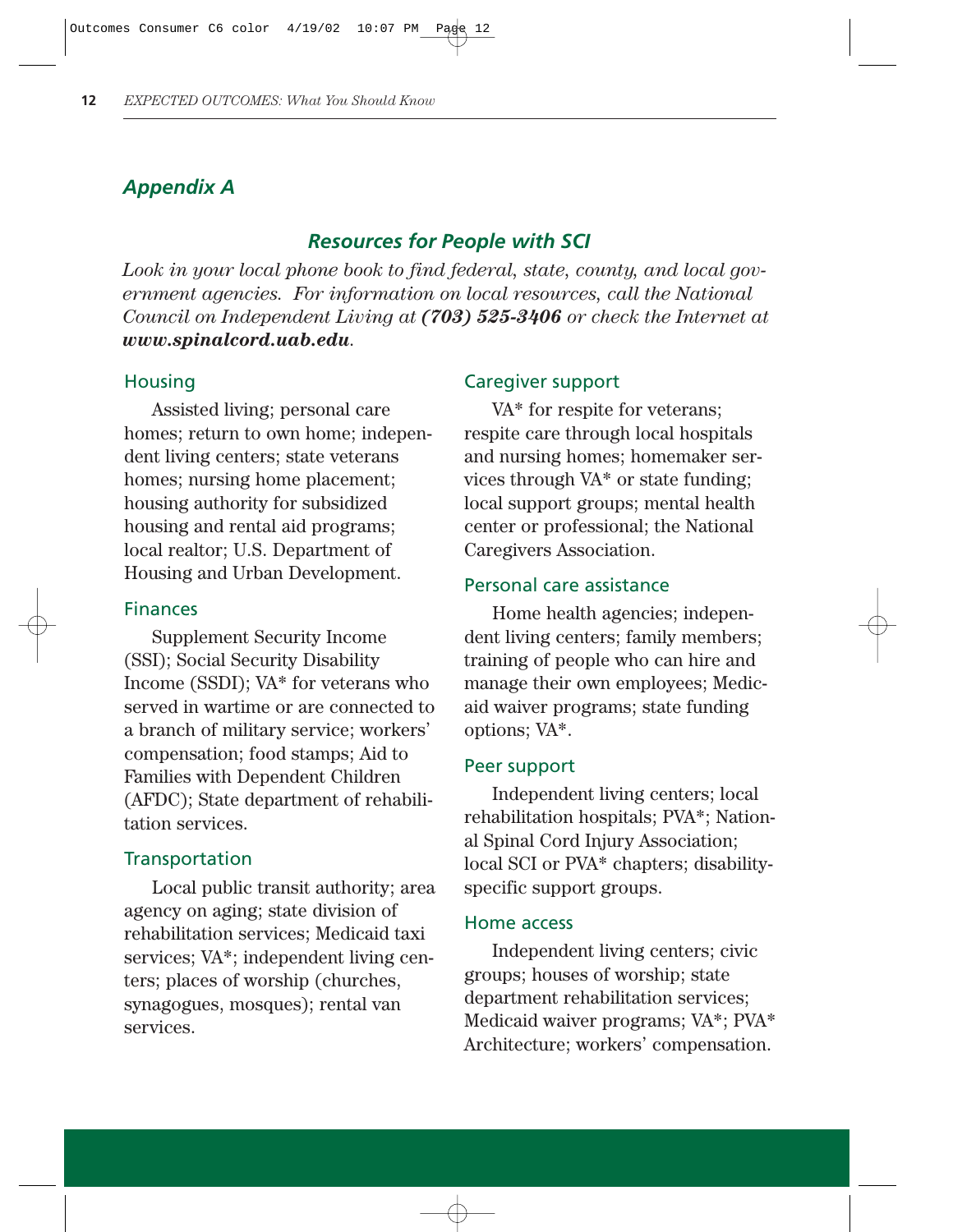#### Adaptive equipment

VA\*; independent living centers; PVA\*; National Spinal Cord Injury Association; Medicare; private insurance.

#### Leisure, sports, and recreation

Independent living centers; PVA\*; National Spinal Cord Injury Association; houses of worship; YMCA/YWCA; local fitness centers; county parks and recreation service; Chamber of Commerce; state sports associations; senior citizen centers.

# Individual, family, and caregiver support

Independent living centers; local rehabilitation hospitals; mental health center or professional; local SCI or PVA\* chapters; disability-specific support groups.

#### Jobs, vocational help

State employment agency; independent living centers; state division of rehabilitation services; VA\*.

*\*VA = Department of Veterans Affairs; PVA = Paralyzed Veterans of America. References to VA are appropriate for veterans only.*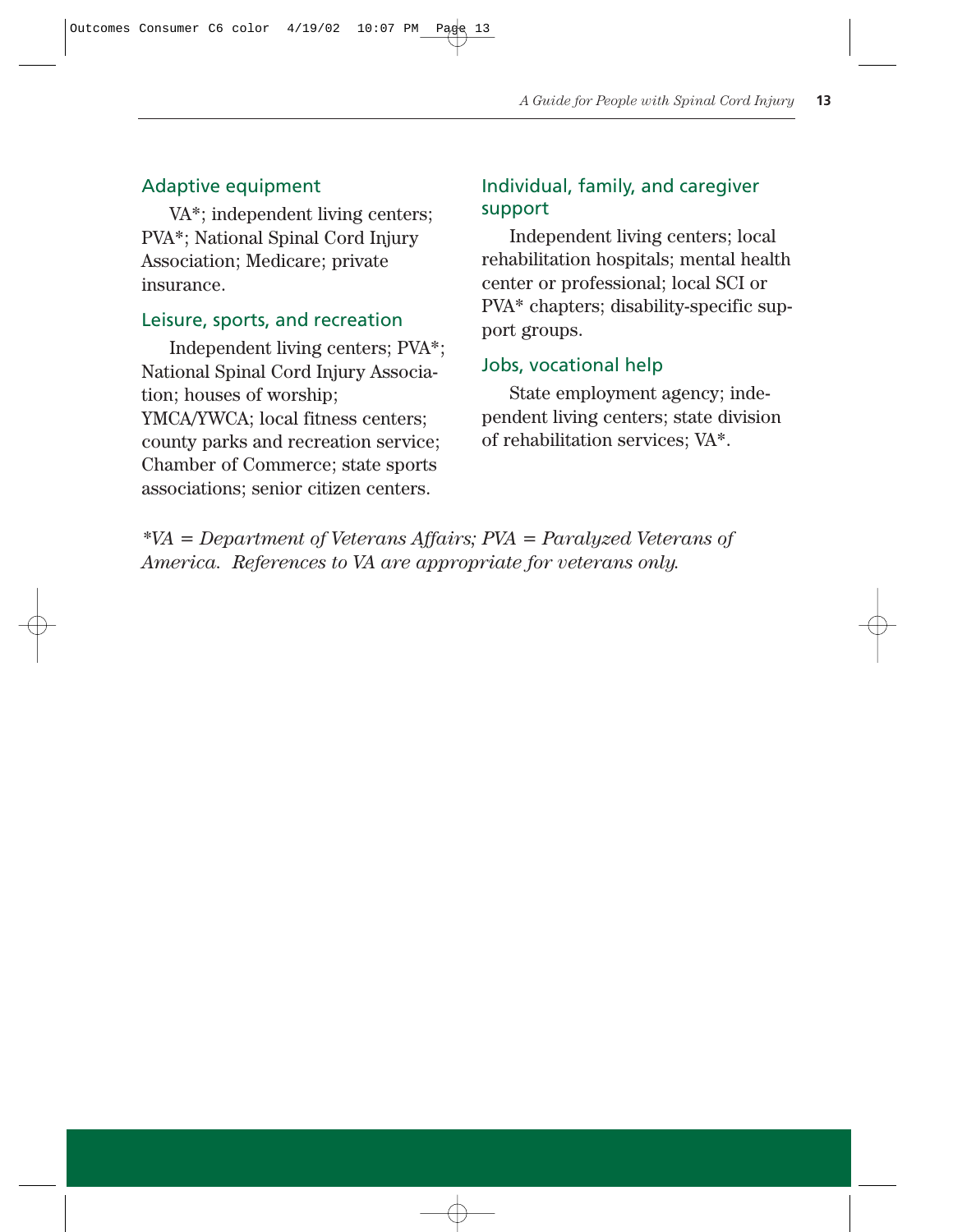# **Medical History**

| Name                                                                                                                                                                                                                                                                                                                                                                                                      |
|-----------------------------------------------------------------------------------------------------------------------------------------------------------------------------------------------------------------------------------------------------------------------------------------------------------------------------------------------------------------------------------------------------------|
| Date of birth: $/$ / Sex: $\Box$ M or $\Box$ F                                                                                                                                                                                                                                                                                                                                                            |
| Date of spinal cord injury: $\frac{1}{\sqrt{1-\frac{1}{\sqrt{1-\frac{1}{\sqrt{1-\frac{1}{\sqrt{1-\frac{1}{\sqrt{1-\frac{1}{\sqrt{1-\frac{1}{\sqrt{1-\frac{1}{\sqrt{1-\frac{1}{\sqrt{1-\frac{1}{\sqrt{1-\frac{1}{\sqrt{1-\frac{1}{\sqrt{1-\frac{1}{\sqrt{1-\frac{1}{\sqrt{1-\frac{1}{\sqrt{1-\frac{1}{\sqrt{1-\frac{1}{\sqrt{1-\frac{1}{\sqrt{1-\frac{1}{\sqrt{1-\frac{1}{\sqrt{1-\frac{1}{\sqrt{1-\frac{$ |
| Level of injury: $\Box$ Complete $\Box$ Incomplete                                                                                                                                                                                                                                                                                                                                                        |
| Allergies, including medications:                                                                                                                                                                                                                                                                                                                                                                         |
|                                                                                                                                                                                                                                                                                                                                                                                                           |
|                                                                                                                                                                                                                                                                                                                                                                                                           |
|                                                                                                                                                                                                                                                                                                                                                                                                           |
| List medications taken regularly (prescription and over-the-counter):                                                                                                                                                                                                                                                                                                                                     |
|                                                                                                                                                                                                                                                                                                                                                                                                           |

| 1.                 | $\overline{a}$ and $\overline{a}$ and $\overline{a}$ and $\overline{a}$ and $\overline{a}$ and $\overline{a}$ and $\overline{a}$ and $\overline{a}$ and $\overline{a}$ and $\overline{a}$ and $\overline{a}$ and $\overline{a}$ and $\overline{a}$ and $\overline{a}$ and $\overline{a}$ and $\overline{a}$ and $\overline{a}$ and |
|--------------------|------------------------------------------------------------------------------------------------------------------------------------------------------------------------------------------------------------------------------------------------------------------------------------------------------------------------------------|
| 2. $\qquad \qquad$ | 8.                                                                                                                                                                                                                                                                                                                                 |
| 3.                 | 9.                                                                                                                                                                                                                                                                                                                                 |
| 4.                 |                                                                                                                                                                                                                                                                                                                                    |
| 5.                 | 11. $\qquad \qquad$                                                                                                                                                                                                                                                                                                                |
| 6.                 | 12. $\qquad \qquad$                                                                                                                                                                                                                                                                                                                |

List medications taken as needed (prescription and over-the-counter):

| 2. $\overline{\phantom{a}}$<br>8.                                                                                                                                                                                                          |
|--------------------------------------------------------------------------------------------------------------------------------------------------------------------------------------------------------------------------------------------|
|                                                                                                                                                                                                                                            |
|                                                                                                                                                                                                                                            |
| 4.                                                                                                                                                                                                                                         |
| 5.<br><u> 1980 - Johann Harry Harry Harry Harry Harry Harry Harry Harry Harry Harry Harry Harry Harry Harry Harry Harry Harry Harry Harry Harry Harry Harry Harry Harry Harry Harry Harry Harry Harry Harry Harry Harry Harry Harry Ha</u> |
| 6.<br>12.                                                                                                                                                                                                                                  |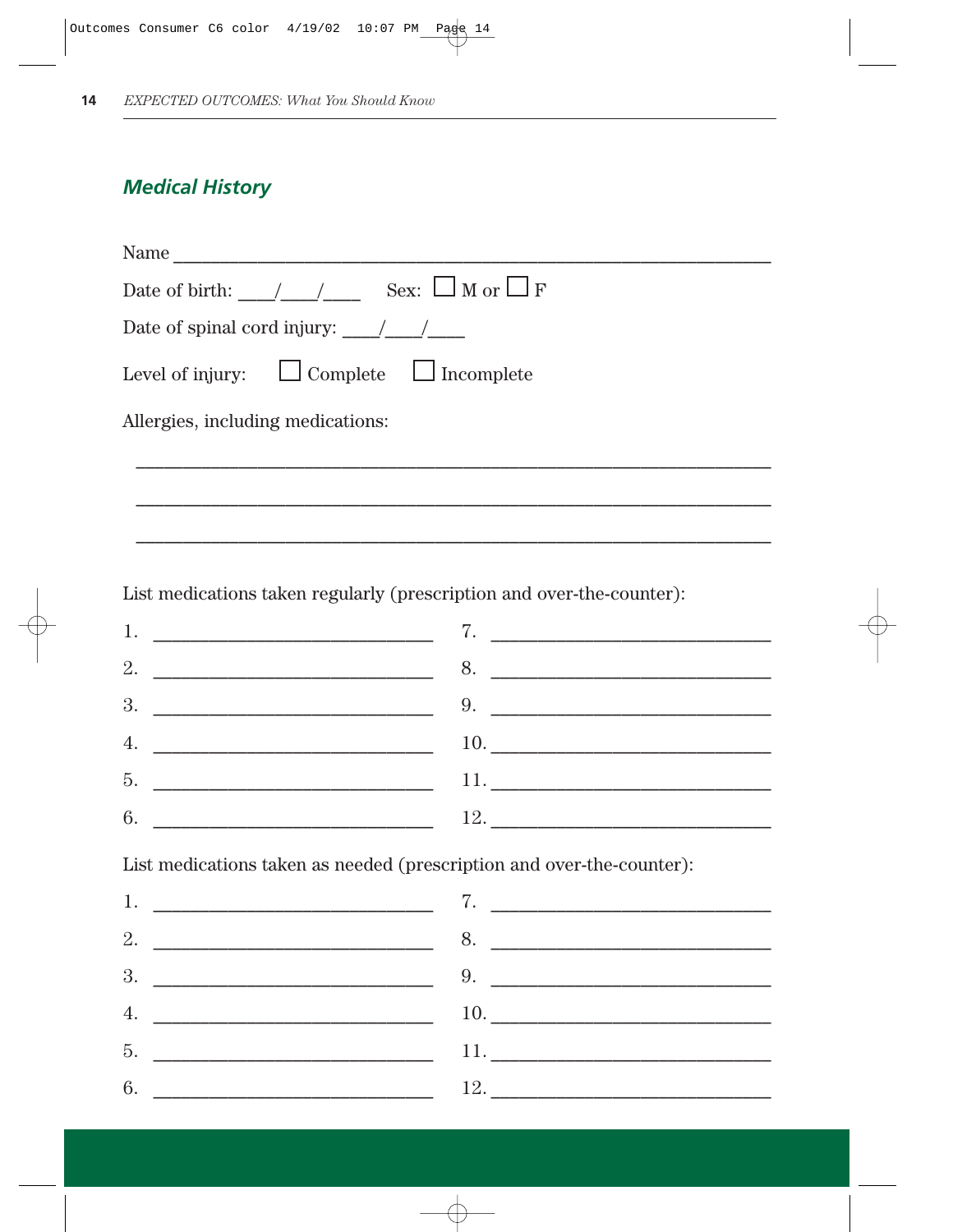| <b>Equipment Diary</b> |  |
|------------------------|--|
|------------------------|--|

(e.g., wheelchair, bed, cushion(s), mattress/overlay, shower chair/commode)

| Warranty<br>  Expiration |  |  |  |  |  |  |  |  |  |
|--------------------------|--|--|--|--|--|--|--|--|--|
| Date<br>received         |  |  |  |  |  |  |  |  |  |
| Vendor/<br>Manufacturer  |  |  |  |  |  |  |  |  |  |
| Serial<br>Number         |  |  |  |  |  |  |  |  |  |
| Size                     |  |  |  |  |  |  |  |  |  |
| <b>Item Type</b>         |  |  |  |  |  |  |  |  |  |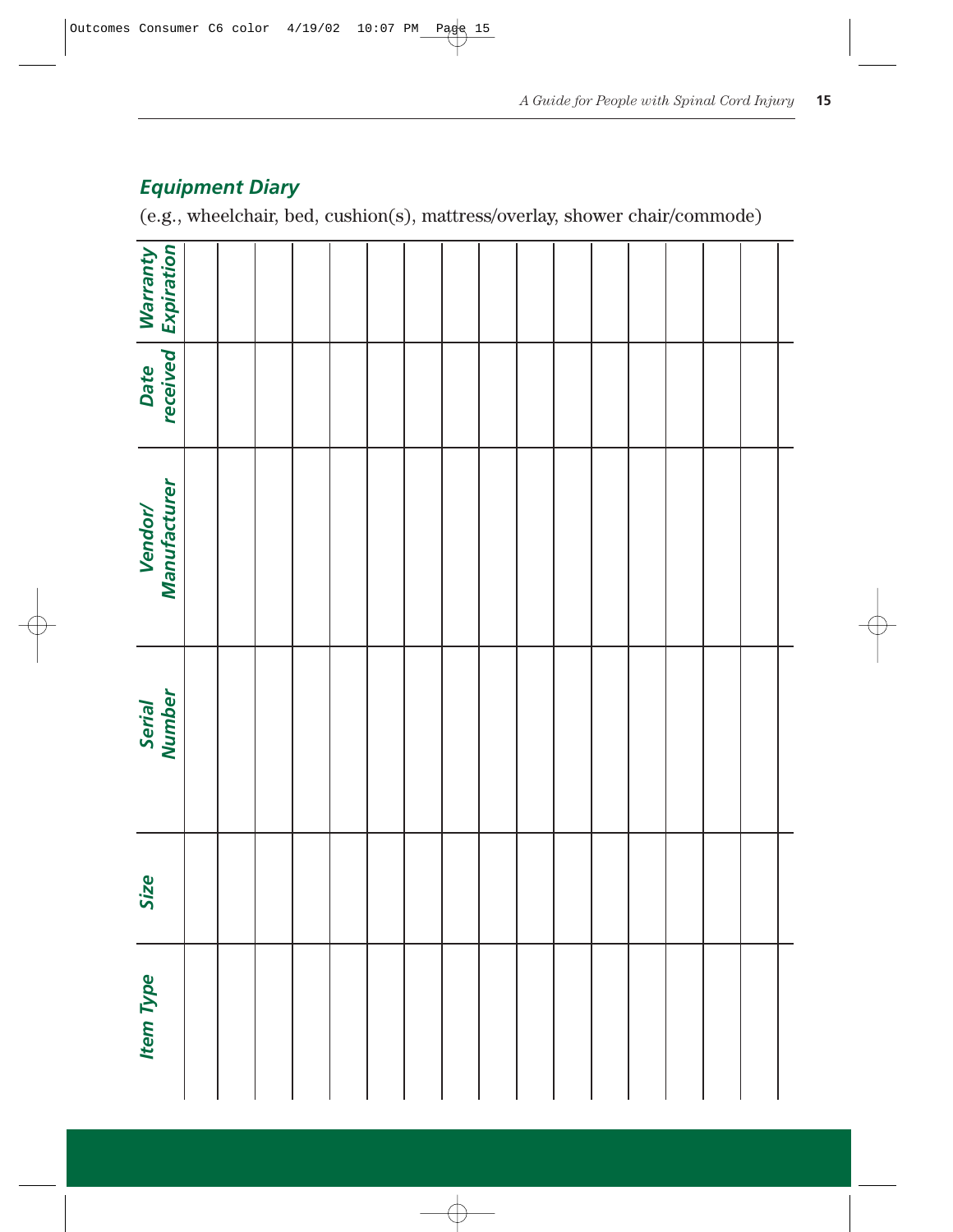# **Emergency Information**

| <b>Insurance Information</b>                                                                                         |             |
|----------------------------------------------------------------------------------------------------------------------|-------------|
|                                                                                                                      |             |
| <u> 1989 - Andrea Santa Andrea Santa Andrea Santa Andrea Santa Andrea Santa Andrea Santa Andrea Santa Andrea San</u> |             |
|                                                                                                                      |             |
|                                                                                                                      |             |
| <b>Attendant/Caregiver Information</b>                                                                               |             |
|                                                                                                                      | Date Hired: |
|                                                                                                                      |             |

| City:<br><u> 1980 - Jan Barbarat, manala</u> tar a basar a basar a basar a basar a basar a basar a basar a basar a basar a basa | State: $\mathbf{Zip:} \_\_\_\_\_\_\_\_\_\_\_\_\_\_\_\_\_\_$ |
|---------------------------------------------------------------------------------------------------------------------------------|-------------------------------------------------------------|
|                                                                                                                                 |                                                             |
|                                                                                                                                 |                                                             |
|                                                                                                                                 |                                                             |
| <b>Email Address:</b>                                                                                                           |                                                             |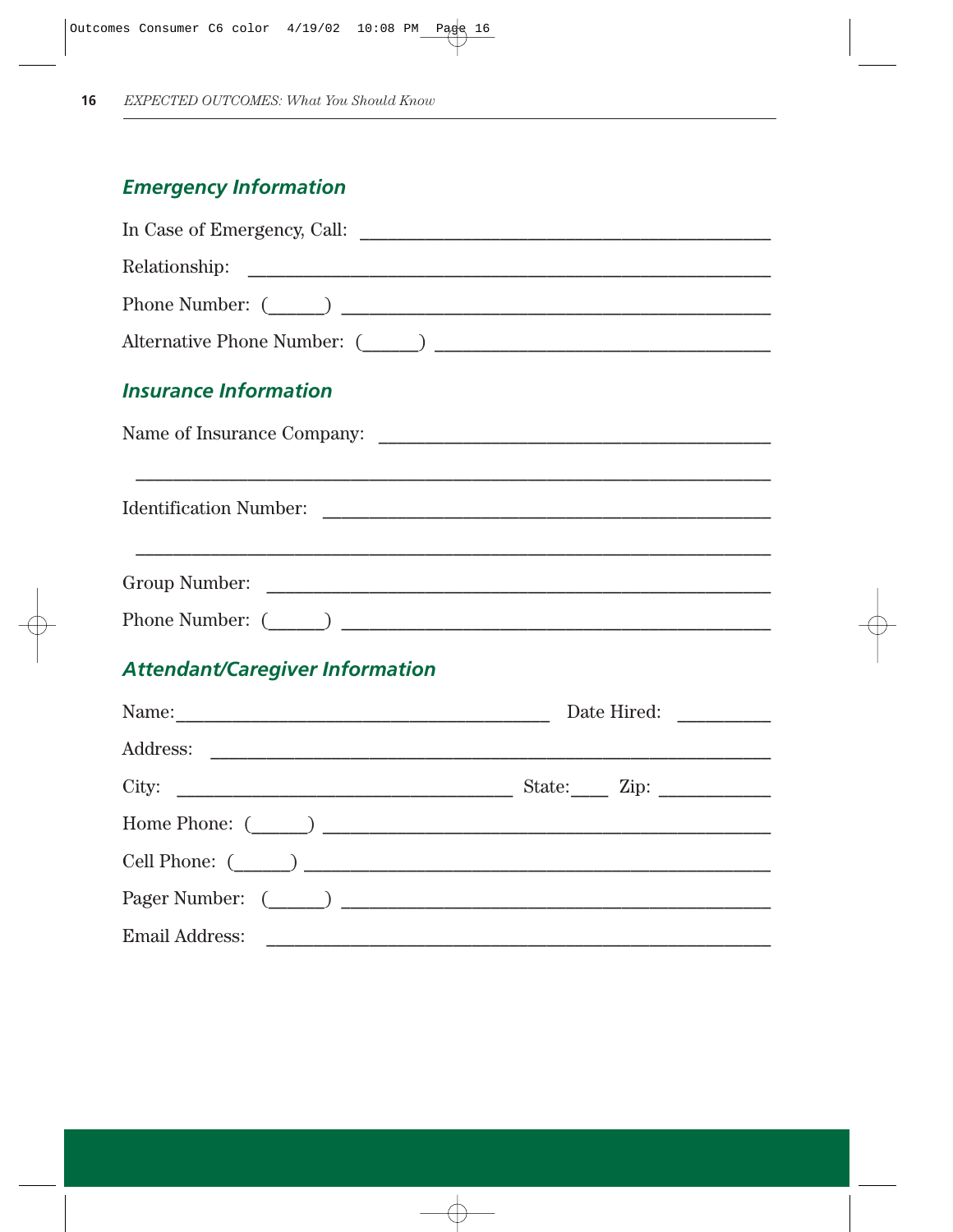# *Acknowledgements*

The Consortium for Spinal Cord Medicine Clinical Practice Guidelines is composed of 19 organizations committed to improving spinal cord injury (SCI) care and treatment. The Consortium Steering Committee established a clinical guideline development (CPG) panel to make recommendations on expected outcomes following SCI. The recommendations within this consumer guide are based on scientific research compiled from 1966 to 1999 and used in the Consortium's CPG *Outcomes Following Traumatic Spinal Cord Injury: Clinical Practice Guidelines for Health-Care Professionals.* The CPG development panel was assisted by an expert team from the University of North Carolina at Chapel Hill who reviewed the literature and determined the quality of the research. Paralyzed Veterans of America provided financial support and administrative resources for all aspects of guideline and consumer guide development.

The consumer guide panel was chaired by Gale Whiteneck and consisted of five members with experience in assessment of functional outcomes following spinal cord injury—Carole Adler, Sharon Blackburn, Robert Hendricks, Kelly Johnson, and Harley Thomas. Meeting life's demands in spite of a spinal cord injury requires much adaptation. For many with SCI, limitations in

activities of daily living are a major life-limiting problem. Creation of this series of consumer guides required a diverse, experienced, and sensitive panel. The Consortium would like to thank all members of the consumer guide panel for providing the essential ingredients of knowledge, experience, empathy, and practicality.

The Consortium is also appreciative of the outstanding work of the entire PVA publications support staff. In particular, the Consortium would like to recognize graphic designer and illustrator Sarah Ornstein, PVA Senior Editor Patricia E. Scully, Project Administrator Dawn M. Sexton, and Consortium Coordinator J. Paul Thomas. Also, we would like to recognize professional writer Barbara Shapiro for her work on the initial draft document.

In the end, it is those with SCI who are continually living with their injury are the best evaluators of a teaching tool such as this consumer guide. The Consortium would like to thank the consumer focus group for their critical review and comments on the manuscript, including Chairman Fred Cowell, Ronald Amador, Craig Bash, Robert Herman, Ronald Hoskins, Kenneth Huber, and John Jackson. Their varied life experiences with SCI provided wise perspectives that refined and improved the consumer guide.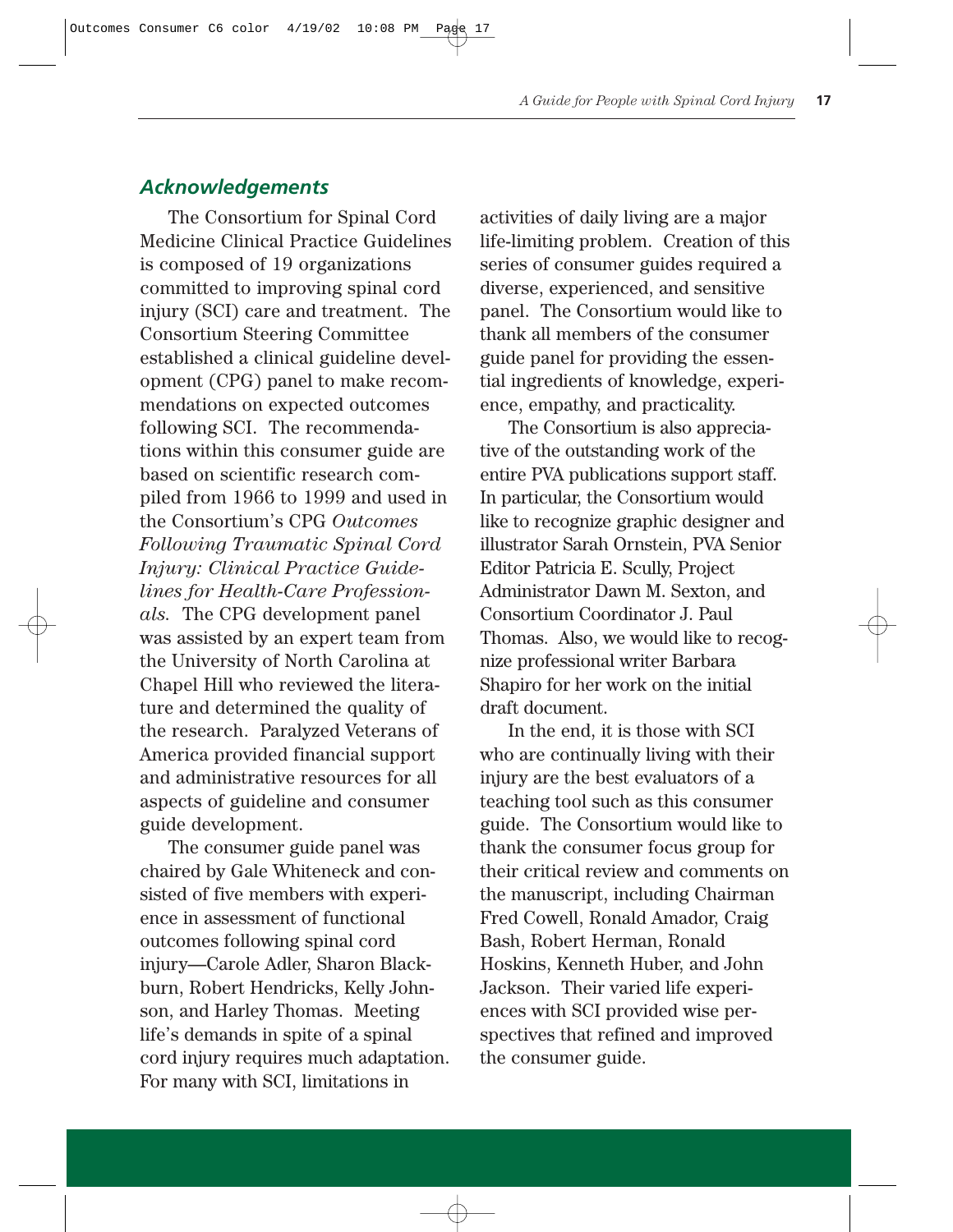Finally, it is essential to recognize all investigators studying the measurement of functional outcomes following SCI. Research is the source of solutions; there is still much to be done in the future. This field continues to be a fertile area for research!

The Consortium will continue to develop clinical practice guidelines and consumer guides on topics in spinal cord injury care. Look for consumer guides on other topics in spinal cord injury at www.scicpg.org.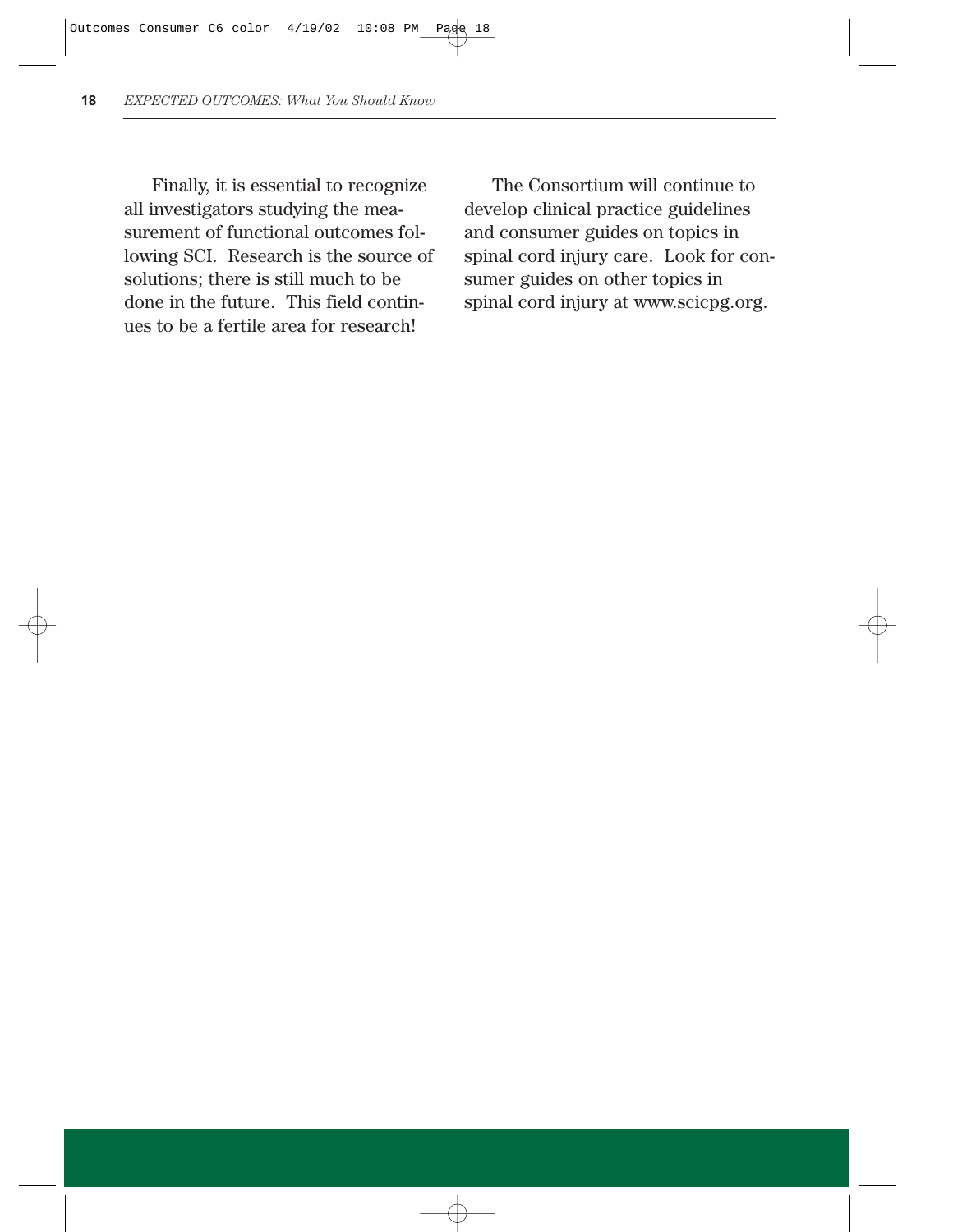# Notes

(This space can be used to record additional medical history details.)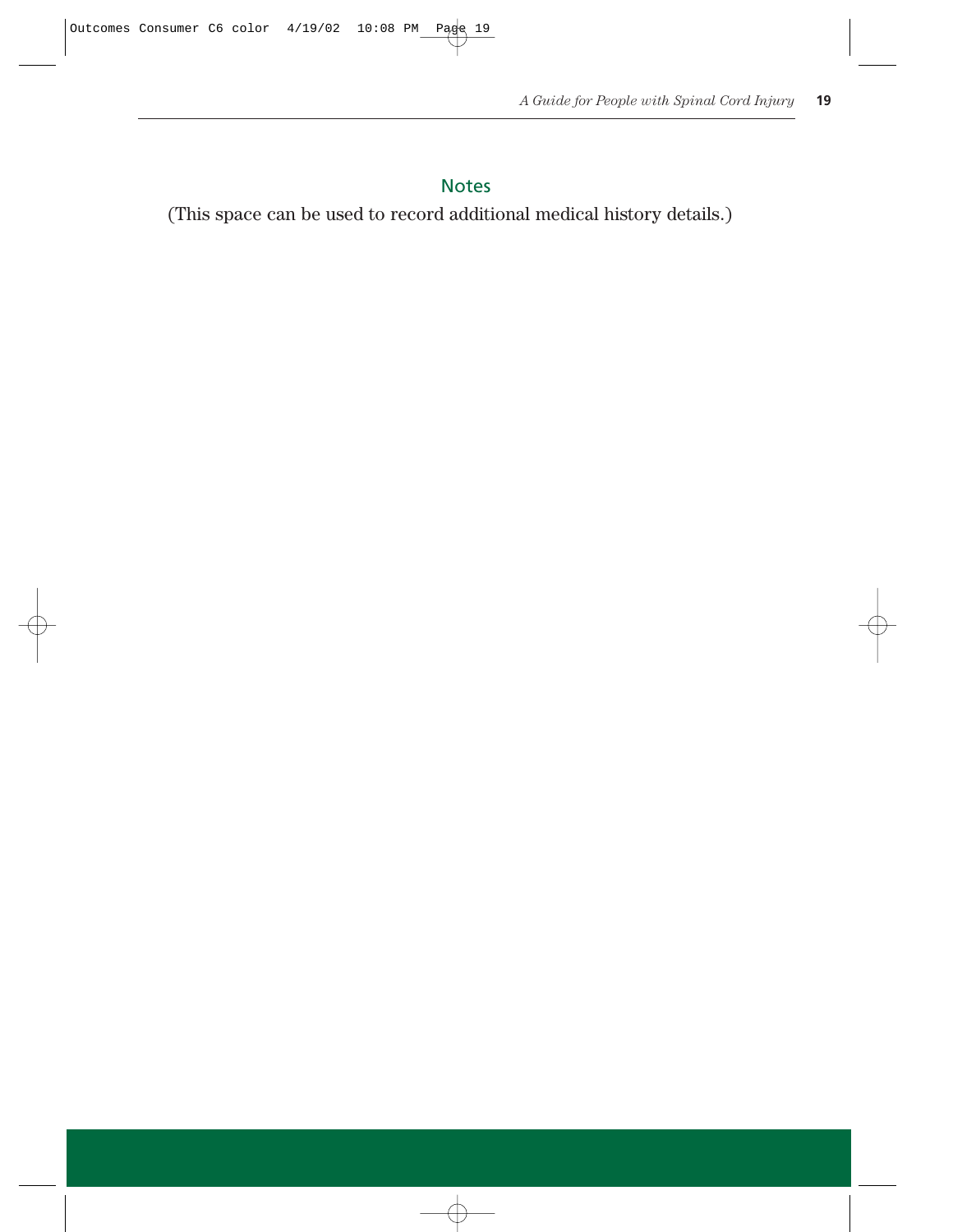# Notes

(This space can be used to record additional medical history details.)